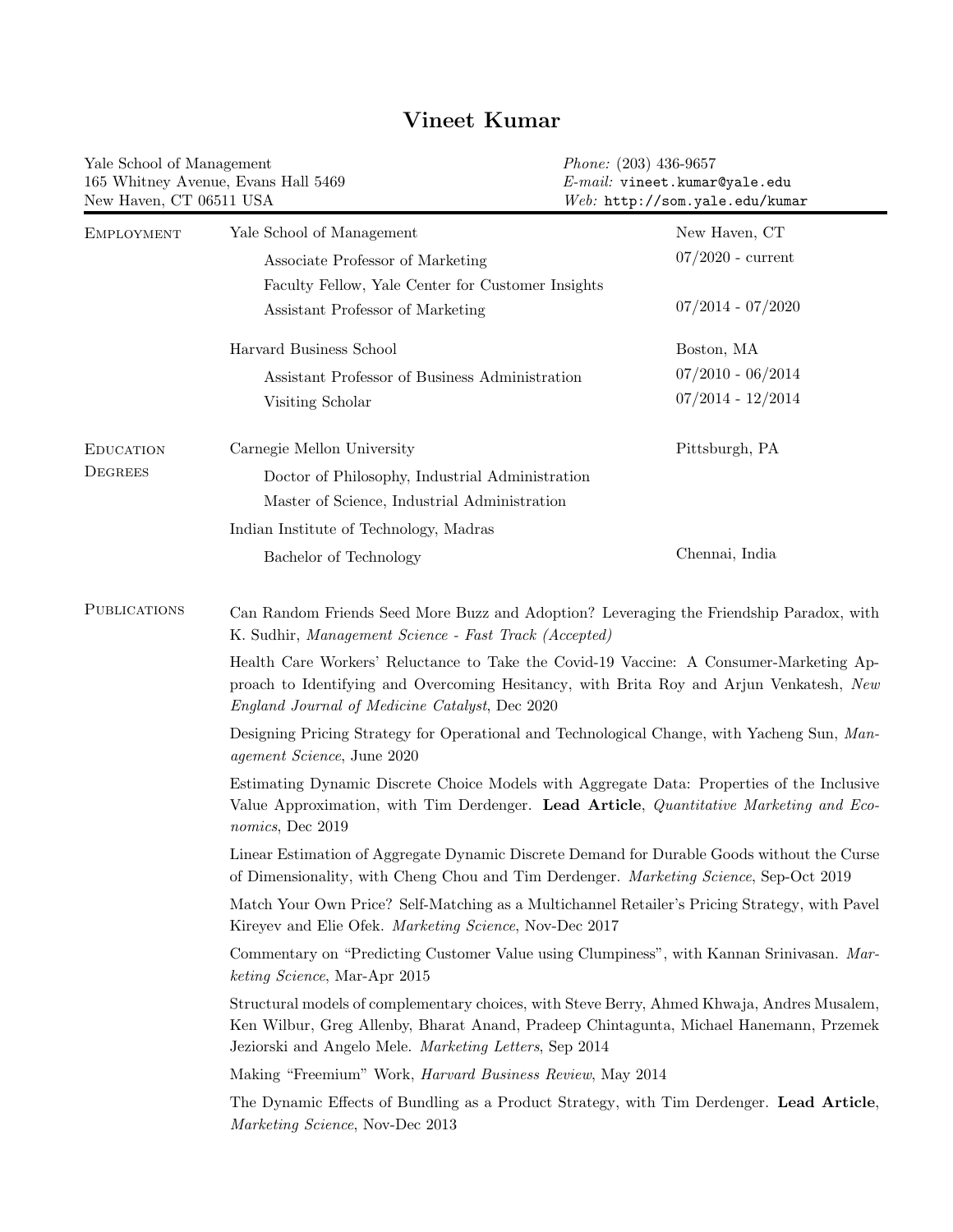|                             | Competitive Product Strategy for Open Source Software, with Brett Gordon and Kannan Srini-<br>vasan. Marketing Science, Nov-Dec 2011                                                 |
|-----------------------------|--------------------------------------------------------------------------------------------------------------------------------------------------------------------------------------|
|                             | Structured Superpeers: Leveraging Heterogeneity to Provide Constant-time Lookup, with Alper<br>Mizrak, Yucheng Cheng and Stefan Savage. IEEE Workshop on Internet Applications, 2003 |
| <b>WORKING PAPERS</b>       | Designing Freemium: Strategic Balancing of Growth and Monetization, with Clarence Lee and<br>Sunil Gupta, Major Revision at Marketing Science                                        |
|                             | Spatial Distribution of Supply and the Role of Market Thickness: Theory and Evidence from<br>Ride Sharing, with Soheil Ghili, Major Revision at Management Science                   |
|                             | Can Willingness to Pay be Identified without Price Variation? What Big Data on Usage Tracking<br>Can (And Cannot) Tell Us, with Cheng Chou, Major Revision at Marketing Science      |
|                             | Fairness for AUC via Feature Augmentation, with Hortense Fong, Anay Mehrotra and Nisheeth<br>Vishnoi, Revising for Resubmission to Management Science                                |
|                             | Automatically Discovering Unknown Product Attributes Impacting Consumer Preferences, with<br>Ankit Sisodia and Alex Burnap                                                           |
|                             | Network Interventions Based on Inversity: Leveraging the Friendship Paradox in Unknown Net-<br>work Structures, with David Krackhardt and Scott Feld                                 |
|                             | A Theory-Based Interpretable Deep Learning Architecture for Music Emotion, with Hortense<br>Fong and K. Sudhir                                                                       |
| <b>WORKS</b><br>IN PROGRESS | Nonparametric Multi-Armed Bandits Informed By Economic Theory: An Application to Dy-<br>namic Pricing under Incomplete Information, with Ian Weaver                                  |
|                             | Targeting Digital Ads based on Emotion, with Hortense Fong and Ravi Dhar                                                                                                             |
|                             | Dynamics of Product Line Sequencing, with Tim Derdenger                                                                                                                              |
| <b>CASES</b>                | Mastercard: Marketing Transformation for a New World, with Jean Rosenthal, Ravi Dhar, Amy<br>Wrzesniewski and Jaan Elias, Yale SOM Raw Case 18-013 (2018)                            |
|                             | The New York Times Paywall, with Bharat Anand, Sunil Gupta, and Felix Oberholzer-Gee (HBP)<br>Case $512-077$ )                                                                       |
|                             | - Case Center Award for "Best Case in Marketing" (2016)                                                                                                                              |
|                             | - Harvard Business Publishing Most Popular                                                                                                                                           |
|                             | - Harvard Business Publishing Premier Case Collection                                                                                                                                |
|                             | - Translated into Portugese and Chinese                                                                                                                                              |
|                             | The New York Times Paywall Teaching Note, with Sunil Gupta (HBP Teaching Note 512-099)                                                                                               |
|                             | Healthymagination at GE Healthcare Systems, with V. Kasturi Rangan (HBP Case 512-039)                                                                                                |
|                             | - Harvard Business Publishing Most Popular                                                                                                                                           |
|                             | Healthymagination at GE Healthcare Systems, (HBP Teaching Note 512-105)                                                                                                              |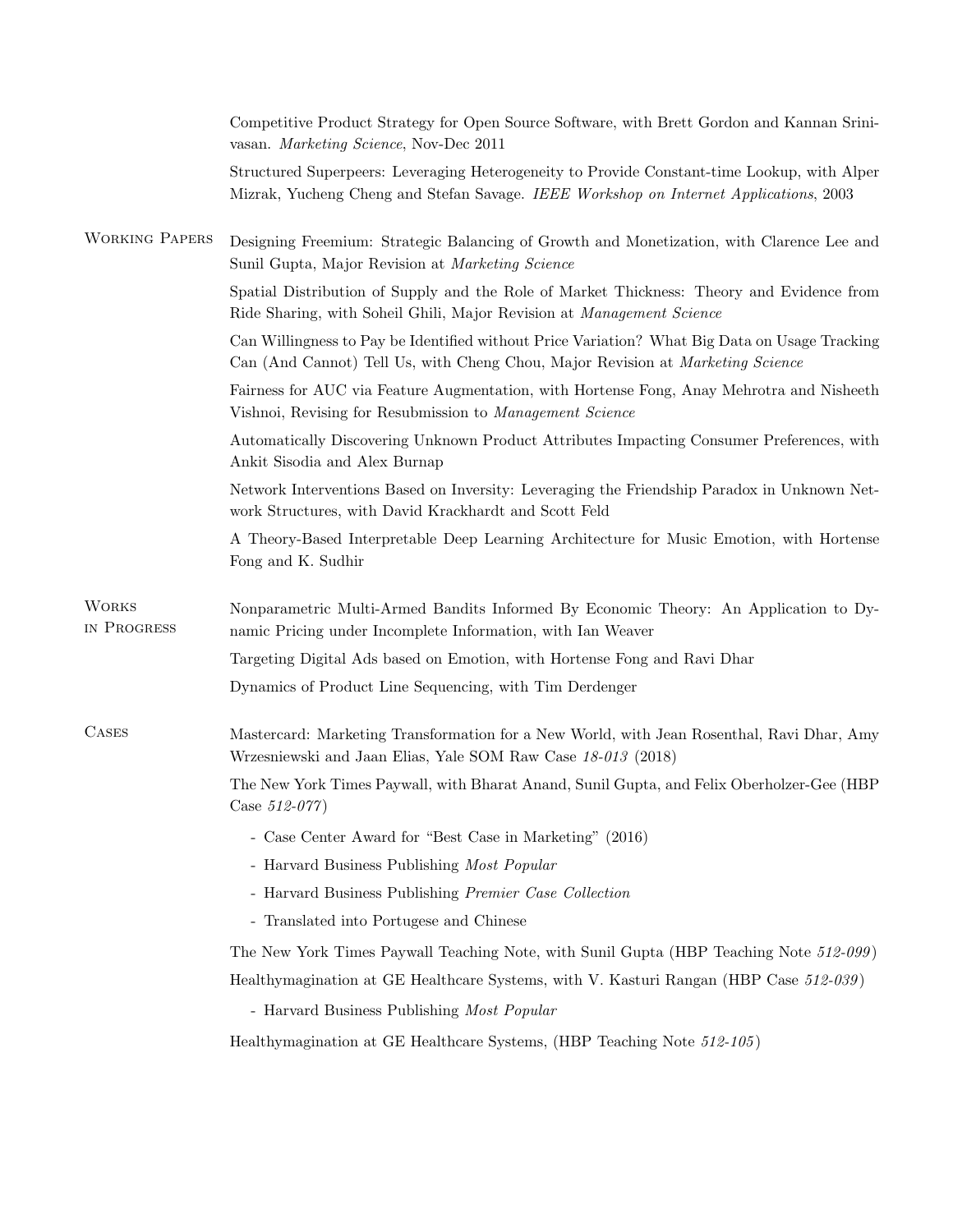| LEADERSHIP                 | Board of Directors, The Case Centre USA (2017-)                                                                                                                                                                                                                                                                                    |
|----------------------------|------------------------------------------------------------------------------------------------------------------------------------------------------------------------------------------------------------------------------------------------------------------------------------------------------------------------------------|
|                            | Co-chair for Digital Marketing Track at AMA's Winter Marketing Educators' Conference, Or-<br>lando, FL $(02/2014)$                                                                                                                                                                                                                 |
|                            | Co-chair for Invited Session on Complementary Choices at Ninth Invitational Choice Symposium,<br>Erasmus School of Economics, Noordwijk, The Netherlands (06/2013)                                                                                                                                                                 |
|                            | Conference Advisory Committee, Interdisciplinary Conference on Marketing, Strategy, and In-<br>formation Systems, Shanghai, China (08/2013)                                                                                                                                                                                        |
| ADADEMIC<br><b>SERVICE</b> | Editorial Board, Marketing Science                                                                                                                                                                                                                                                                                                 |
|                            | Referee at Marketing Science, Management Science, Journal of Marketing Research, Operations<br>Research, RAND Journal of Economics, Journal of Economics and Management Strategy, Infor-<br>mation Systems Research, Journal of Marketing, International Journal of Research in Marketing,<br>Production and Operations Management |
|                            | Review Committee, Yale Customer Insights Conference, New Haven, CT, 2015-current                                                                                                                                                                                                                                                   |
|                            | Co-chair for Digital Marketing Track at AMA's Winter Marketing Educators' Conference, Or-<br>lando, FL $(02/2014)$                                                                                                                                                                                                                 |
|                            | Co-chair for Invited Session on Complementary Choices at Ninth Invitational Choice Symposium,<br>Erasmus School of Economics, Noordwijk, The Netherlands (06/2013)                                                                                                                                                                 |
|                            | Invited Discussant at:                                                                                                                                                                                                                                                                                                             |
|                            | - Summer Institute in Competitive Strategy, University of California, Berkeley, 08/2021                                                                                                                                                                                                                                            |
|                            | - Summer Institute in Competitive Strategy, University of California, Berkeley, 06/2019                                                                                                                                                                                                                                            |
|                            | - Summer Institute in Competitive Strategy, University of California, Berkeley, 06/2017                                                                                                                                                                                                                                            |
|                            | - UT Dallas FORMS Conference, University to Texas, Dallas, 03/2017                                                                                                                                                                                                                                                                 |
|                            | - Quantitative Marketing and Economics, Massachusetts Institute of Technology, 09/2015                                                                                                                                                                                                                                             |
|                            | - Quantitative Marketing and Economics, University of Southern California, 09/2014                                                                                                                                                                                                                                                 |
|                            | - Summer Institute in Competitive Strategy, University of California, Berkeley, 07/2014                                                                                                                                                                                                                                            |
|                            | - Yale China India Conference, New York, 09/2013                                                                                                                                                                                                                                                                                   |
|                            | - UT Dallas FORMS Conference, University to Texas, Dallas, 02/2013                                                                                                                                                                                                                                                                 |
|                            | - Yale China India Conference, Yale University, 08/2012                                                                                                                                                                                                                                                                            |
|                            | Quantitative Marketing and Economics, University of Rochester, 09/2011<br>$\overline{\phantom{0}}$                                                                                                                                                                                                                                 |
|                            | - Summer Institute in Competitive Strategy, University of California, Berkeley, 07/2011                                                                                                                                                                                                                                            |
|                            | - Marketing and Industrial Organization, Yale University, 04/2011                                                                                                                                                                                                                                                                  |
| AWARDS &<br>HONORS         | MSI Young Scholar Award (2021)                                                                                                                                                                                                                                                                                                     |
|                            | Management Science Meritorious Service Award (2018)                                                                                                                                                                                                                                                                                |
|                            | Management Science Meritorious Service Award (2016)                                                                                                                                                                                                                                                                                |
|                            | Case Center Award for Best Case in Marketing (2016)                                                                                                                                                                                                                                                                                |
|                            | William W. Cooper Doctoral Dissertation Award, CMU                                                                                                                                                                                                                                                                                 |
|                            | Gérard Cornuéjols Fellowship, CMU                                                                                                                                                                                                                                                                                                  |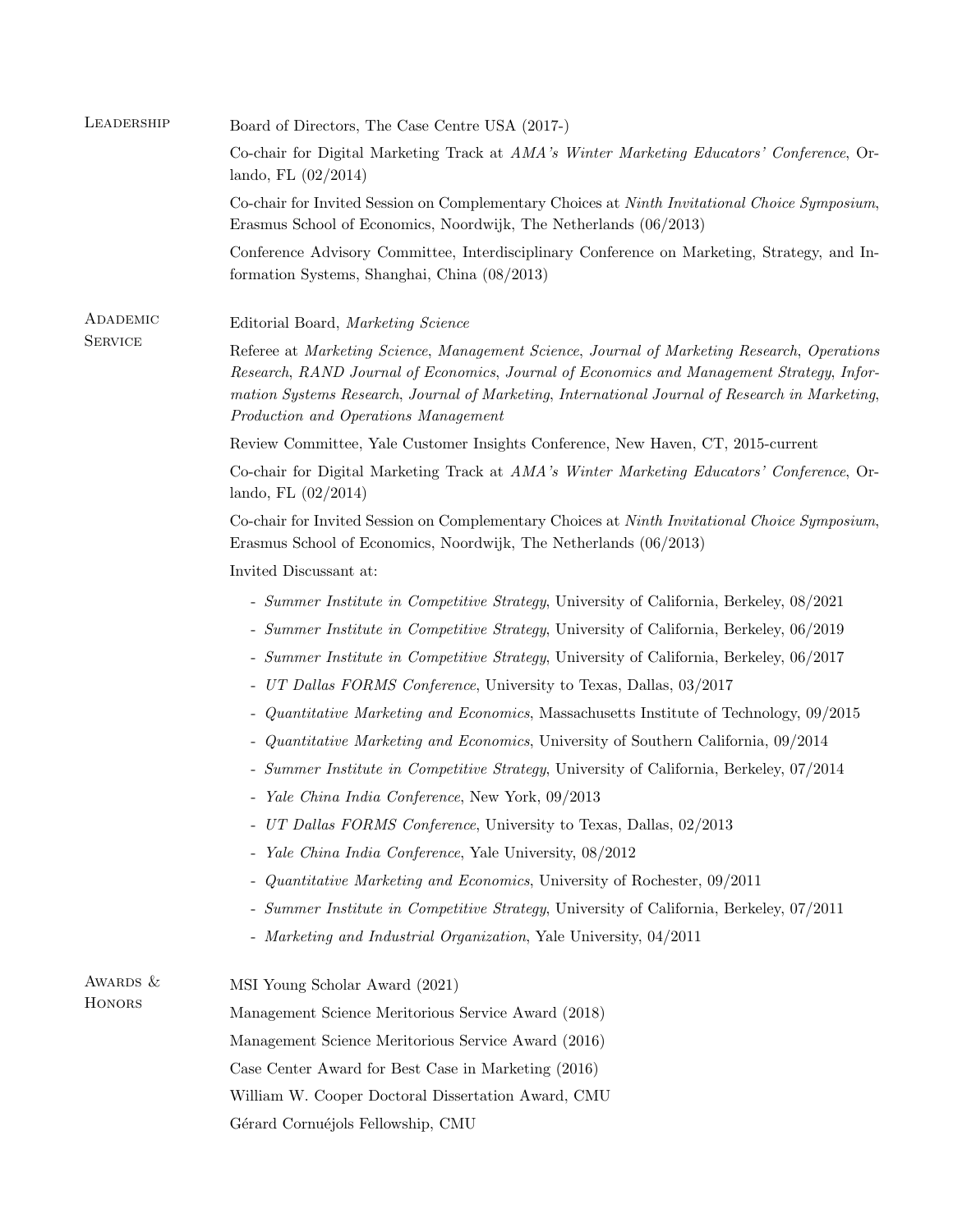|                                                    | Cylab Fellowship, CMU                                                                                                                      |
|----------------------------------------------------|--------------------------------------------------------------------------------------------------------------------------------------------|
|                                                    | William Larimer Mellon Fellowship, CMU                                                                                                     |
|                                                    | Certificate of Merit, Indian Institute of Technology                                                                                       |
| <b>CONFERENCES</b><br>AND INVITED<br>PRESENTATIONS | Can Willingness to Pay be Identified without Price Variation? What Big Data on Usage Tracking<br>Can (And Cannot) Tell Us, with Cheng Chou |
|                                                    | - UT Dallas FORMS Conference, 02/2020                                                                                                      |
|                                                    | - Washington University, 01/2020                                                                                                           |
|                                                    | - Yale University Quantitative Marketing Talk, 09/2019                                                                                     |
|                                                    | - University of Chicago Vithala R. Rao Celebratory Symposium, 08/2019                                                                      |
|                                                    | Can Random Friends Seed More Buzz and Adoption? Leveraging the Friendship Paradox                                                          |
|                                                    | - University of Texas, Austin, 04/2021                                                                                                     |
|                                                    | - Washington University, 09/2019                                                                                                           |
|                                                    | - Massachusetts Institute of Technology, 04/2019                                                                                           |
|                                                    | - University of California, San Diego, 04/2019                                                                                             |
|                                                    | - UT Dallas FORMS Conference, 03/2019                                                                                                      |
|                                                    | - University of Toronto, 02/2019                                                                                                           |
|                                                    | - Marketing Dynamics Conference, 07/2018                                                                                                   |
|                                                    | Network Interventions Based on Inversity: Leveraging the Friendship Paradox in Unknown Net-<br>work Structures                             |
|                                                    | - Four School Conference (NYU, Wharton, Columbia and Yale), 04/2017                                                                        |
|                                                    | - Computational Social Science Seminar (Yale), 10/2017                                                                                     |
|                                                    | - Business Analytics Meeting, 12/2017                                                                                                      |
|                                                    | - International Sunbelt Social Network Conference, 04/2016                                                                                 |
|                                                    | - Yale SOM Internal Faculty Seminar, 04/2016                                                                                               |
|                                                    | - Yale Institute of Network Science, 12/2015                                                                                               |
|                                                    | - Sunbelt - Social Networks Conference of the International Network for Social Network Analysis,<br>Hamburg, Germany, 05/2013              |
|                                                    | Dynamics of Product Line Sequencing                                                                                                        |
|                                                    | - Marketing Science Conference, Baltimore, MD, 06/2015                                                                                     |
|                                                    | Designing Freemium: Balancing Monetization and Growth                                                                                      |
|                                                    | - University of Texas, Austin, IROM Seminar Series, 10/2017                                                                                |
|                                                    | - Marketing and Industrial Organization Conference, 04/2015                                                                                |
|                                                    | - Yale SOM Faculty Seminar Series, 04/2015                                                                                                 |
|                                                    | - YCCI Board Meeting, 10/2014                                                                                                              |
|                                                    | Designing Pricing Strategy for Operational and Technological Change                                                                        |

(Previously circulated as Dynamics of the 'Rental by Mail' (RBM) Business Model)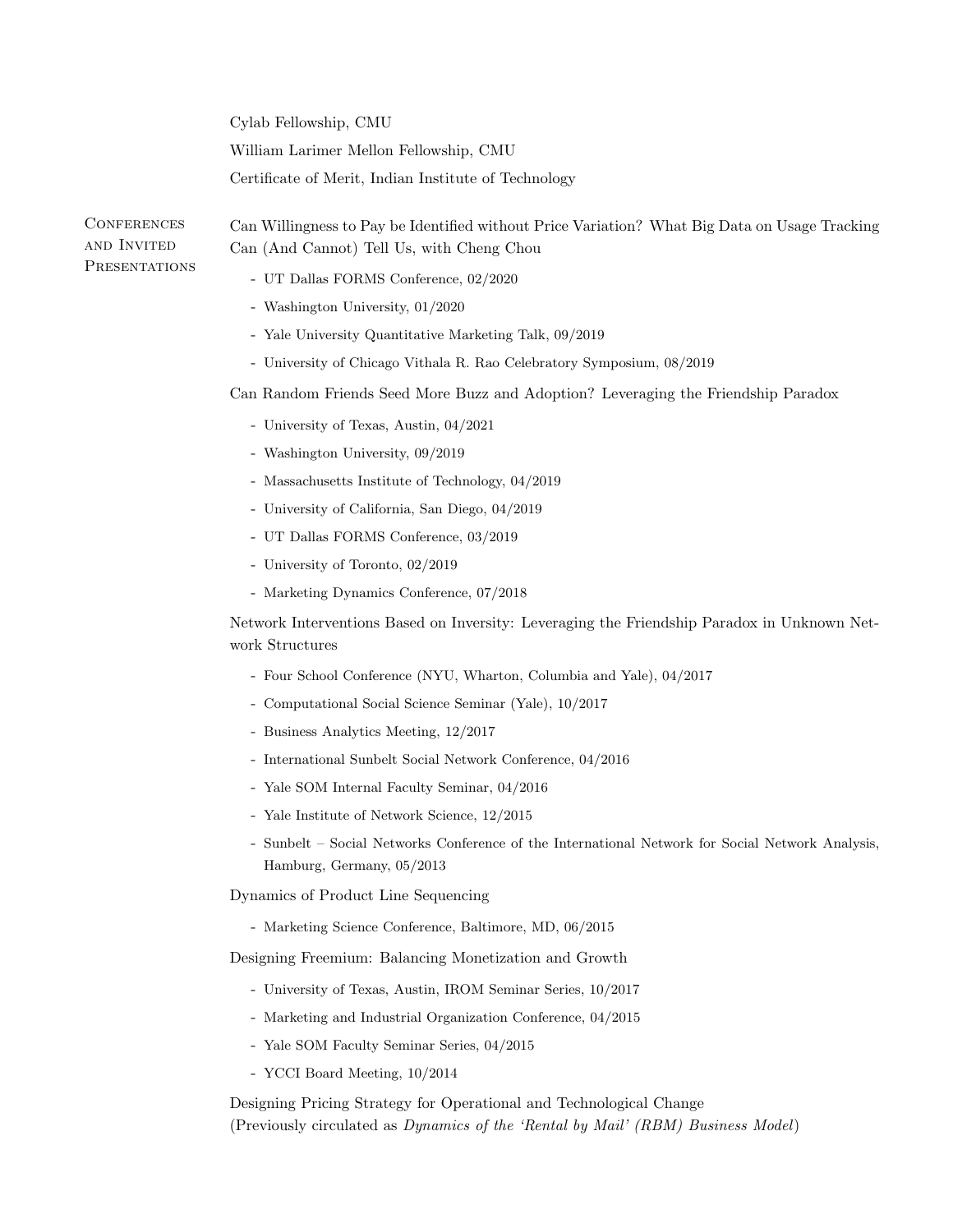- Duke University Marketing Seminar Series, 04/2017
- Columbia University Marketing Seminar Series, 03/2017
- Emory University Marketing Seminar Series, 03/2017
- Marketing Dynamics Conference, Hamburg, Germany, 07/2016
- Cornell University, Ithaca, NY, 12/2014
- University of Connecticut, Storrs, CT, 11/2014
- Business Analytics Conference, Miami, FL, 11/2013

The Paradox of the Paradox of Friends: How Inversity Leads to Better Network Interventions

- Sunbelt Social Networks Conference of the International Network for Social Network Analysis, Newport Beach, CA, 04/2016
- Yale SOM Internal Faculty Seminar, 04/2016
- Yale Institute of Network Science, 12/2015
- Sunbelt Social Networks Conference of the International Network for Social Network Analysis, Hamburg, Germany, 05/2013

Indirect Network Effects and Demand Dynamics in the Mobile Phone Hardware Market

- Marketing Science Conference, Boston, MA, 06/2012

The Dynamic Effects of Bundling as a Product Strategy

- Ninth Invitational Choice Symposium, Noordwijk, The Netherlands, 06/2013
- Northeastern Marketing Conference, Boston, MA, 10/2012
- Marketing Science Conference, Houston, TX, 06/2011

Competitive Product Strategy for Open Source Software

- Stanford University 02/2011, University of Michigan 02/2011

Why Do Consumers Contribute to Connected Goods? A Dynamic Structural Model of Competition and Cooperation

- Invited Plenary Session Presentation at International Symposium on Social Communication, University of Chile, Santiago, Chile, 07/2012
- 8th Invitational Choice Symposium, Key Largo, FL, 05/2010
- Emory University, Georgia Institute of Technology, University of Rochester, McGill University, University of Southern California, Temple University, Ohio State University, Yale University, New York University, Columbia University, University of California (Berkeley), Harvard University, Northwestern University, Dartmouth College, Washington University, Texas A&M University, Purdue University

Consumer-driven Promotions through Social Networks

- Marketing Science Conference, Ann Arbor, MI, USA (2009)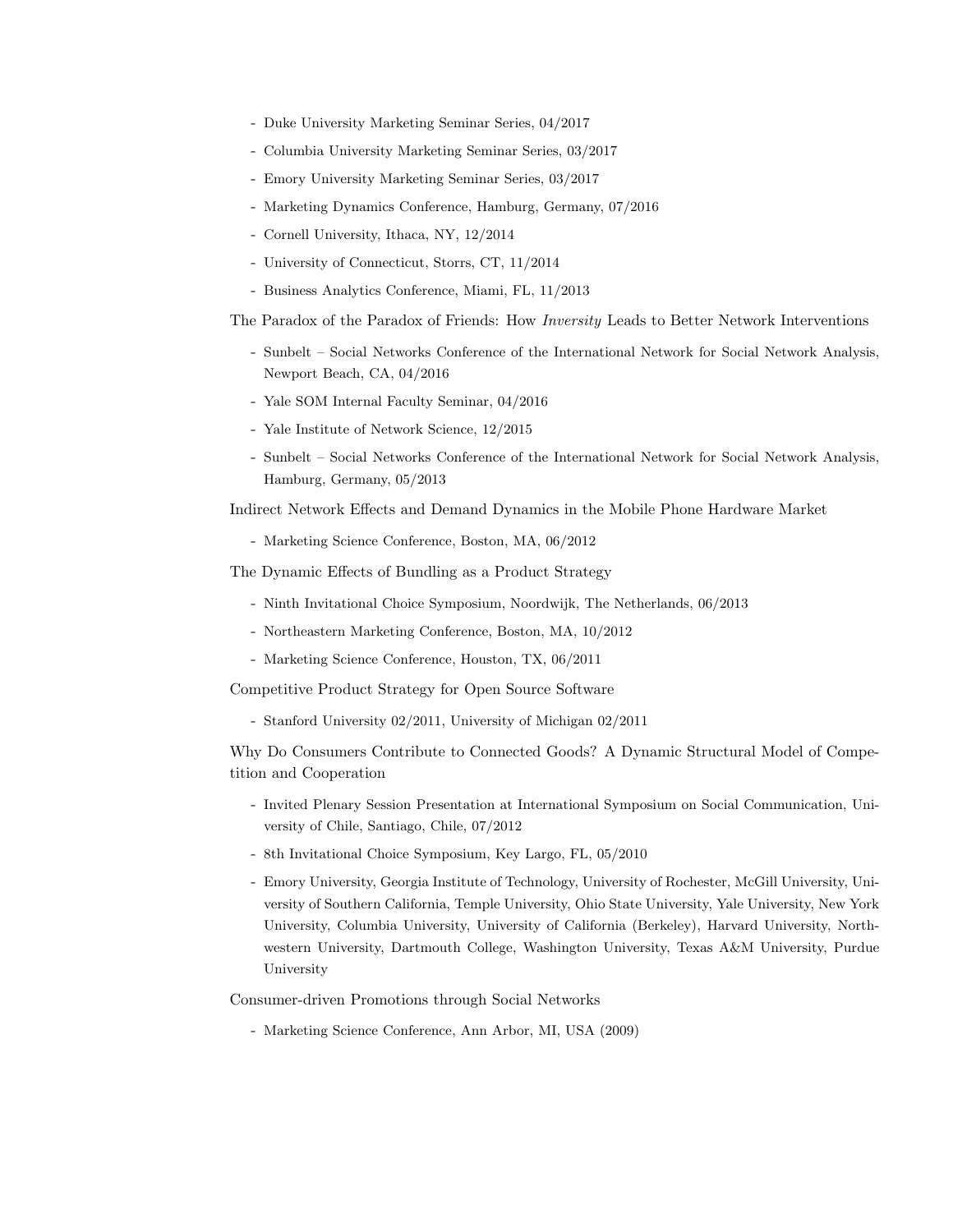| TEACHING                   | Yale School of Management, Yale University<br>PhD: Seminar in Marketing (2015-current, taught by all faculty in quantitative marketing)    |
|----------------------------|--------------------------------------------------------------------------------------------------------------------------------------------|
|                            | MBA Elective: Artificial Intelligence: Strategy $+$ Marketing (2022-)                                                                      |
|                            | MBA Elective: Digital Strategy (2015-current)                                                                                              |
|                            | - Taught to MBA, Executive MBA and Master of Management Studies (Global Business and<br>Society)                                           |
|                            | PhD: Empirical Models of Networks (2016)                                                                                                   |
|                            | MBA Core: Customer (2015-2016)                                                                                                             |
|                            | Executive Education:                                                                                                                       |
|                            | - Technology & Strategy, Executive MBA Students from Fudan University (2015)                                                               |
|                            | - BearingPoint Senior Managers Program (2015)                                                                                              |
|                            | Harvard Business School, Harvard University                                                                                                |
|                            | MBA: Marketing (Required Curriculum, Fall 2010 - Fall 2013)<br>Executive Education:                                                        |
|                            |                                                                                                                                            |
|                            | - Marketing for Law Firms, Harvard Law School (2014, 2013)                                                                                 |
|                            | - Strategic Marketing Management (2013)                                                                                                    |
|                            | - Business Marketing Strategies (2013)                                                                                                     |
|                            | - Digital and Social Strategies (2013)                                                                                                     |
|                            | - Taking Marketing Digital (2012)                                                                                                          |
|                            | Doctoral: Marketing Models (Required Curriculum, Spring 2013)                                                                              |
|                            | Tepper School of Business, Carnegie Mellon University<br><i>Instructor:</i> Marketing I (Undergraduate Core, Summer 2009)                  |
| <b>STUDENT</b><br>Advising | Ongoing: Hortense Fong (PhD Candidate), Ian Weaver (PhD Candidate), Ankit Sisodia (PhD<br>Candidate)                                       |
|                            | 2021: Minkyu Shin (PhD Candidate, Yale School of Management), Dissertation Committee<br>(Initial Placement: City University of Hong Kong)  |
|                            | 2018: Minkyung Kim (PhD Candidate, Yale School of Management), Dissertation Committee<br>(Initial Placement: University of North Carolina) |
|                            | 2017: Navid Mojir (PhD Candidate, Yale School of Management), Dissertation Committee (Ini-<br>tial Placement: Harvard Business School)     |
|                            | 2015: Samuel Shleifer (Yale Economics Undergraduate), Senior Essay Advisor                                                                 |
|                            | - Senior Essay received Ellington Prize for Best Essay in Finance                                                                          |
|                            | 2014: Clarence Lee (Doctoral Candidate, HBS), Dissertation Co-Chair with Sunil Gupta<br>(Initial Placement: Cornell University)            |
|                            | - INFORMS Society for Marketing Science Doctoral Dissertation Proposal Award (2013)                                                        |
|                            | - Adam Clayton Award, Marketing Science Institute (2013)                                                                                   |